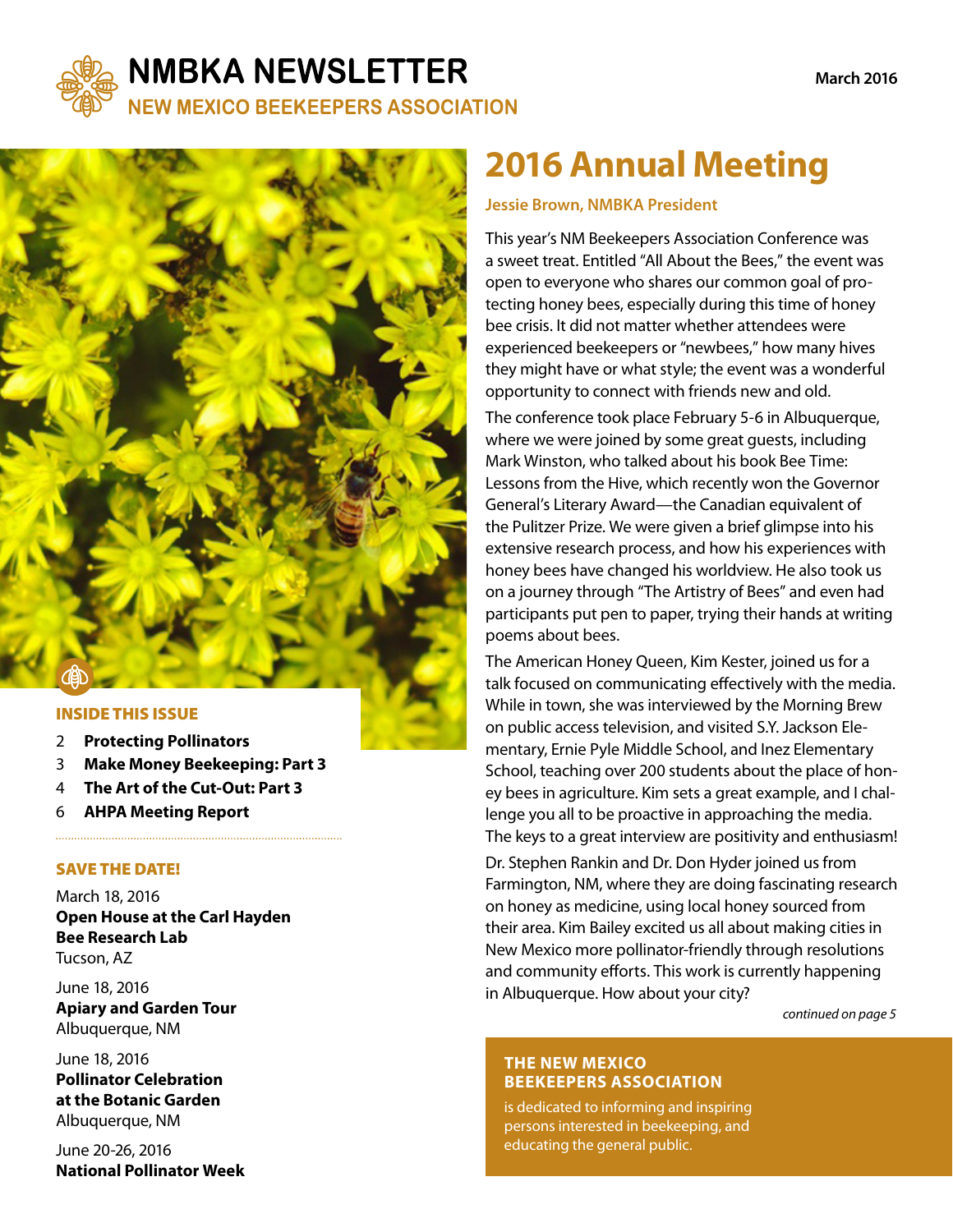



# **Changing Seasons, Changing Habits, Protecting Pollinators**

**Anita Amstutz**

As the days warm up, people begin spring cleaning their yards, slowly clearing away dead leaves and debris left over from the dormant winter. Then comes the fun part: going to your local nursery or big box store and buying wagonloads of flowers, bushes and trees that will soon show forth their glorious profusion of color! However, spring is also the time when backyard and roadside spraying begins, with varied and sundry chemicals bought en masse to keep those nasty weeds at bay.

It is understandable that people want to get a leg up on the weed takeover, lest it overcome our yards on a grand scale. The great spring bloom also marks the return not only of beneficial bugs such as green lacewings, praying mantises and ladybugs, but also persistent pests such as aphids, thrips and flea beetles. Alas, over-the-counter neonicotinoid insecticides and herbicides also have a harsh effect on all pollinators including the native bees, who reside by and large in dirt, dead leaves and brush piles. RoundUp has become the herbicide of choice, locally and globally, contributing to millions of

acreage lost for pollinators. It has impoverished soil health, often having the opposite effect of creating more weeds, which are opportunists of poor soil. And vilified "weeds" such as dandelions are the first luscious and tasty morsels for bees when they leave their winter hives, lean and hungry.

As consumers, we have the economic clout to make a statement with our purchases. As bee lovers, we can spread the word to family, friends and community about safe alternatives to neonics. The Center for Food Safety offers viable alternatives in Managing Pests Safely Without Neonicotinoids. Pass the link along electronically, or hand out copies in the neighborhood. Try the methods yourself. After all, the bees perform tireless, thankless hours of pollination work, gratis. The least we can do is not poison them!

Policy changes take more time than the simple steps we can do in our backyards, but the NM Beekeepers Association is working with City Councilor Isaac Benton's office to achieve a Bee City USA designation for Albuquerque. This will help reduce chemical use, create a more pollina-

**Photo: Melanie Kirby** resilient, drought-resistant and cotor-friendly habitat in public spaces and make us healthier and happier by strengthening our local food system now and in the future. We must reimagine what "green space" looks like here in the Southwest. Native pollinator habitat is often less showy, green and profuse than warmer, wetter environments, but much more evolved with native pollinator species. Check out NMBKA's native plant guide before you start planting. Beekeepers know that we need a change of mind and habit to protect our fuzzy little bee friends and all pollinators. The bees need us to "have their back" as they come out for yet another season, gifting us with all of our favorite fruits and vegetables.

*If you need more information, or would like an NMBKA representative to speak with your school, neighborhood association or civic group about pollinator health and habitat, please contact the NM Beekeepers Association, or get in touch with Bee City USA advocate and NM Beeks member Anita Amstutz directly by emailing* [afasinger@gmail.](mailto:afasinger%40gmail.com?subject=) [com](mailto:afasinger%40gmail.com?subject=) or calling (505) 514-4982.

#### **2015 NM BEEKEEPERS ASSOCIATION OFFICERS**

#### **2016 BOARD MEMBERS**

Jeremy McKeller [memberatlarge1@nmbeekeepers.org](mailto:memberatlarge1%40nmbeekeepers.org%20?subject=) Janet Yagoda [memberatlarge2@nmbeekeepers.org](mailto:memberatlarge2%40nmbeekeepers.org?subject=)

President: Jessie Brown [president@nmbeekeepers.org](mailto:president%40nmbeekeepers.org?subject=) Vice President: Raymond Espinoza [vicepresident@nmbeekeepers.org](mailto:vicepresident%40nmbeekeepers.org%20?subject=) Vice President for Special Programs/Certified Beekeepers Program Coordinator: Christina Allday-Bondy [era@nmbeekeepers.org](mailto:era%40nmbeekeepers.org%20?subject=) Secretary: Danny Sachs [secretary@nmbeekeepers.org](mailto:secretary%40nmbeekeepers.org%20?subject=) Treasurer: Tom Day [treasurer@nmbeekeepers.org](mailto:treasurer%40nmbeekeepers.org%20?subject=)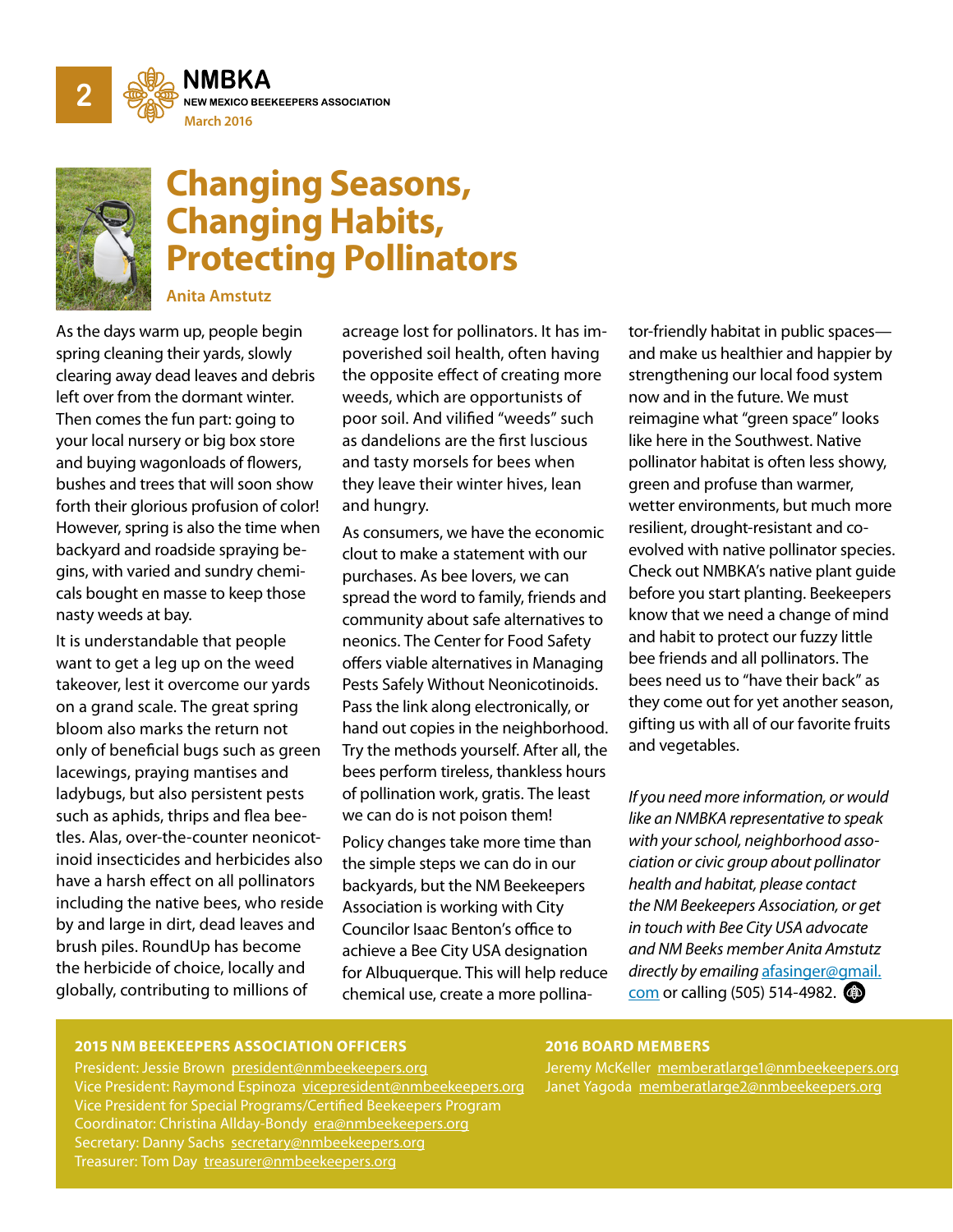

## **Make Money from Your Beekeeping!**

### Part Three of Three

#### **BALM & POLLEN**

#### **Joe Wesbrook**

Several companies make lip balm kits, and they're all about the same. It's the number of tubes or jars you want to make up that will determine your costs. Adding essential oil—peppermint, lavender, pineapple, something with a mild pleasant scent—will help attract customers. To make

a dozen tubes, you only need a fraction of a dram of scenting oil (a dram is 1/16 of an ounce) at approximately \$6 per four-ounce bottle, plus one and a half ounces of beeswax (and most beekeepers have pounds of the stuff on hand). Tubes for lip balm are about \$3/dozen, or 25 cents per tube, so your cost for a dozen lip balms is less than \$10, but a single tube of lip balm can retail for \$3. You'll need labels identifying your product and the ingredients, but buying rolls of several hundred will get that cost into the pennies. Think about making a couple of hundred lip balms at a time. Your cost for 300 tubes will be less than \$50 (about 17 cents per tube),

requests for pollen until at least May, depending on how strong my hives are by then. What does it take to sell pollen? A good strong hive, and a good strong pollen trap. Pollen traps cost approximately \$60 from any of the supply houses, but they can be made at home if you have the tools. Wire mesh is readily available at hardware stores. Pollen traps work equally well on Langstroth and top-bar hives, though with top-bars the entry to the hive must be on either end (not the side) for the pollen trap to be most effective. With a good pollen flow, you should be able to harvest at least 2-4 ounces of pollen per week from a single hive. (Remember Ken's Rules: "No Rain, No Flowers, No Honey" and "No Rain, No Flowers, No Pollen.") We sell



you'll still need only a four-ounce bottle of scent (or two if you'd like some variety), and less than three pounds of beeswax, plus labels. Once you've made a batch, give out free samples to customers and they'll be back with cash in hand. Try selling your balms at local stores or co-ops, but be aware that stores want you to give them a discount, leave a dozen or two in a display, have an invoice ready, maybe a tax number – lots of business rigmarole. That's fine if you're willing to spend the time making lip balm a business (think Burt's Bees). But direct sales to the customer—through grower's markets, flea markets, or your neighborhood association—is the more profitable way to go.

Another source of revenue you should consider is pollen. I get calls as early as February asking if I've got pollen for allergies. ("Sorry, not yet.") I won't be able to fulfill those

pollen for a dollar an ounce, usually in four-ounce packages. You can package pollen in plastic sandwich bags, in jars, in any container that will show off the pollen itself. Because pollen should be refrigerated we keep it in an ice chest at the market, and you should tell your customers to refrigerate or freeze it. Pollen may grow mold if it's not kept in a cool spot, and it may also lose its nutritional value. We also spend time cleaning our pollen—removing the hive trash, bee parts, and quite frequently dead mites. Cleaning the pollen is time-consuming, but it's a "value added" benefit. Depending on the number of hives you have, sales of pollen can add \$10-20 per week, per hive, to your beekeeping wallet.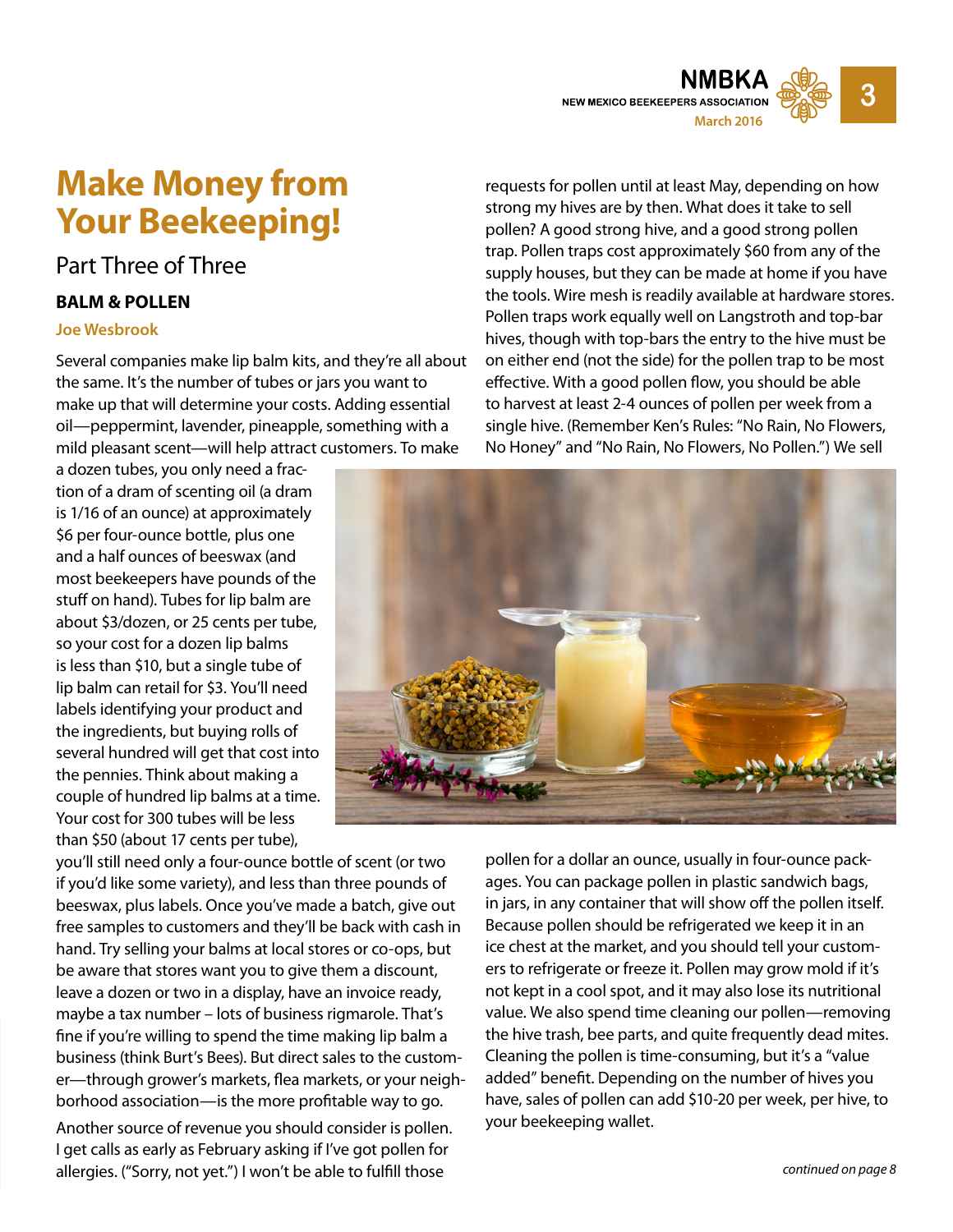

# **THE ART OF THE CUT-OUT**

### PART THREE IN A SERIES **Mike Kruchoski**

**In this final installment, NMBKA members Ray Espinoza and Tyler Schutte talk about the challenges and frustrations they face while working with homeowners.** Ray says his biggest hurdle is often the fee for large and difficult cut-outs: "They start out the conversation with 'they want to save bees,' but they don't want to spend any money on actually doing that."

Tyler finds that homeowners often balk at paying his fee, too. Some are quick to say, "Oh, I'll just kill the bees," as if extermination is an easy, cost-free alternative. They don't stop to think that simply killing the bees might cost them \$275, yet they'd like those bees removed for free. Both Ray and Tyler cite the significant, hidden costs for rescuing and caring for bees removed from clients' homes. Besides time and labor, there is the cost of tools and equipment, plus hive costs for maintaining relocated colonies.

A second challenge Ray faces is that some clients quickly forget all he has explained about the removal process and its aftermath, even though he puts it all into writing beforehand. "I spend a lot of time with them," he says. "I make every effort to make it really clear." But homeowners still sometimes try to second-guess him about how to do a job. They might not like the anticipated inconveniences, or want to make proper repairs. Or they don't agree with Ray's judgment



*A poorly repaired cable installation allowed a swarm to take up residence in this Four Hills home.*  **Photo: Mike Kruchoski** *Sometimes* 



Saving viable brood is a high priority, because it helps sustain the strength of relocated colonies. **Photo: Tyler Schutte**

about where he really needs to cut in order to get at the colony, especially if the colony is not easily accessible from outside. Owners often need time to understand and accept his advice.

For Tyler, one initial challenge is simply locating the bees; they aren't always where he first predicts. "You tell someone where [the bees] are supposed to be, but then they're not there! They're not in the parapet wall, they're in the joists. So you tell them, 'Well, we're going to have to go in from inside.'" This kind of news can alarm some clients, who imagine their homes filled with bees. Tyler reassures them the inconveniences and dangers are minimal, but it can still take time to get them to agree to a new plan. Like Tyler, I sometimes find it difficult to locate the bees, despite all the clues from their buzzing sounds and honey aroma. To minimize damage to

*colonies will build comb in a sheltered spot outside, like under this eave.* **Photo: Tyler Schutte**



a building, I'll drill tiny holes into the most likely spaces to carefully probe with a bamboo skewer. This helps me both locate the studs and determine the extent of the honeycomb. But as Tyler notes, bees aren't always predictable, so it might take several hours to finally decide where (and how) to start cutting.

Tyler also adds, with an exasperated chuckle, "And keeping up with the honey supply for everybody whose cut-outs I do… they all want to take the honey!" I know what he's talking about: I always have to explain to clients that I need the honey to keep the bees alive during the relocation.

Finally, about 30 percent of calls I get aren't about honeybees at all. Instead, they're yellow jackets or bumblebees, both commonly mistaken for honey bees. Less often, they're hornets or wasps. To reduce the number of false alarms I respond to, I ask for photos via cell phone or email first. That helps cut down on unnecessary travel and affords me an easy opportunity to educate the public about other flying, stinging insects. (4D)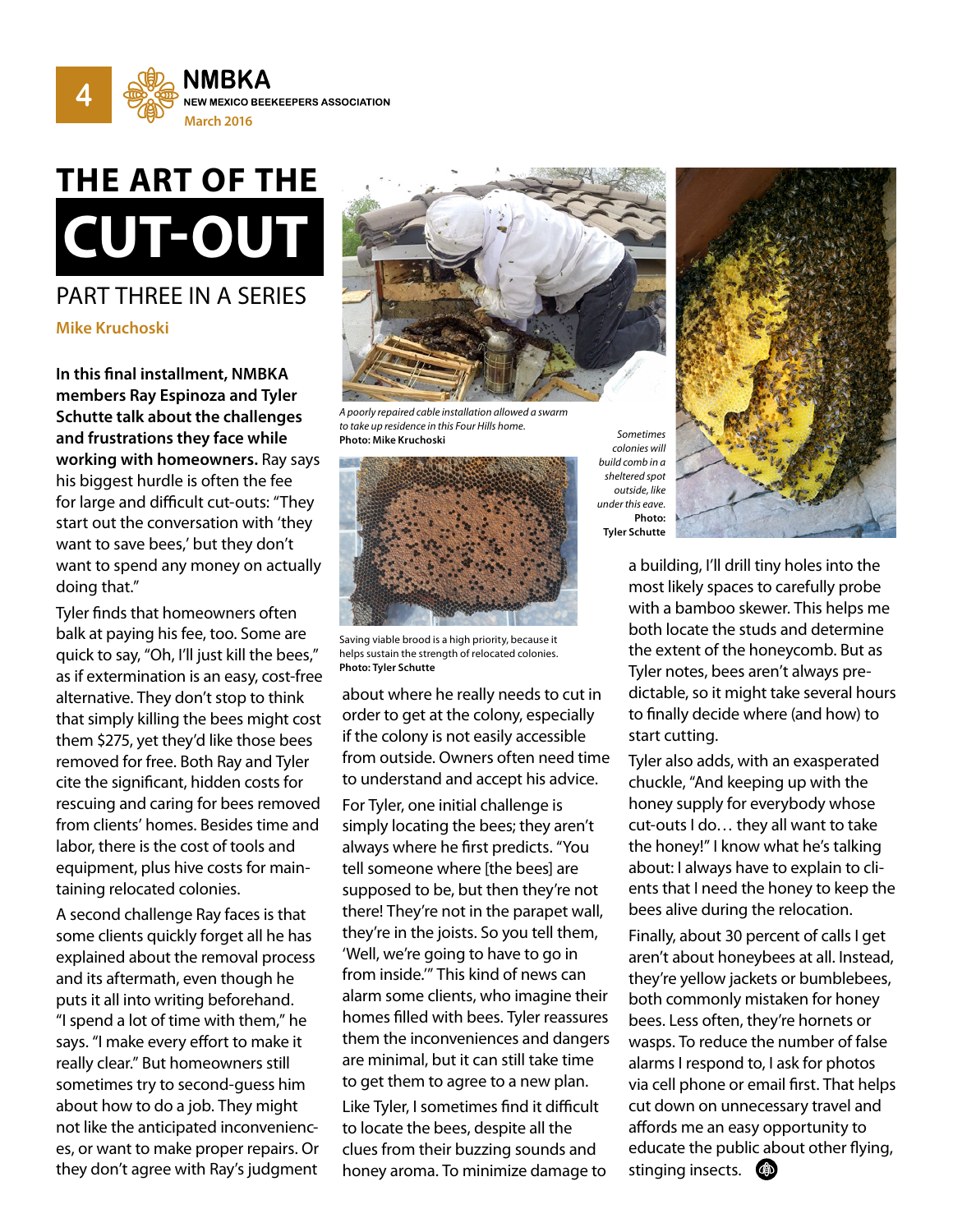

### **2016 Annual Meeting**

#### *Continued from page 1*

Overall, the conference was a huge success thanks to these and our other guests, and the hard work of all our volunteers—especially Konnie Nelson and Kathy Boardman. I also want to thank the remarkable Jane Huisingh, who handcrafted a bee quilt that was raffled off at the conference, with all proceeds going to education, outreach and advocacy efforts. Big thanks are also due to the students from Ernie Pyle Middle School who helped with drinks and making pollinator seed balls with us. Finally, the South Broadway Cultural Center was a perfect location; I think everyone who attended will agree that we have found a new home for future conferences!

The annual NMBKA business meeting was also exciting, as we welcomed new members to our 2016 Board of Directors. As NMBKA has grown, we have been very fortunate to have more candidates to fill seats on the Board, but this has also led to concerns expressed about our election process. Therefore we have created a committee to review our procedures and recommend protocol changes for future elections. NMBKA thrives on your participation, and we want to maximize opportunities for you to get involved.



*Top: NMBKA President Jessie Brown with American Honey Queen Kim Kester* **Photo:** Dan Mayfield *Bottom: Dr. Don Hyder and Dr. Stephen Rankin*

Here's to a buzzing 2016!

### **Want to Learn More About Cut-Outs?**

Thinking about adding cut-outs to the beekeeping services you offer? Or maybe you already have hardearned experience and "lessons learned" to share? Either way, if you are interested in getting together to explore "best practices" for cut-outs, share tips about boosting colony survival, maximizing honey retrieval, essential tools and equipment, pitfalls to watch out for, or even proactive services to help businesses and homeowners deter bee infestations, please get in touch with Mike Kruchoski at mgr[.llc@kruchoski.com](mailto:mgr.llc%40kruchoski.com%20?subject=)  or 505-480-5000. If there is enough interest in the community, we will set up a date, time, and place for a meeting—perhaps a Saturday afternoon in late April!

**CAD** 

### **UPCOMING EVENTS**

#### March 18, 2016

**Open House at the Carl Hayden Bee Research Lab** Tucson, AZ Learn about honey bee nutrition, varroa mites and pesticides. Includes hands-on demonstration of queen rearing and a tour of the laboratory. RSVP required! [More information](http://nmbeekeepers.org/events/open-house-carl-hayden-bee-research-lab-tucson-az/) **HERE**

#### June 18, 2016 **Buzz Tour**

The 2nd Annual Albuquerque Apiary and Garden tour, sponsored by the NM Beekeepers Association, Abq Beeks and Slow Food Abq, will take place from 9 am– Noon. Participation is free, but you must register for the event on [abqbeeks.org](http://abqbeeks.org/). Directions will be emailed out 24 hours before the tour to those registered.

#### June 18, 2016 **Pollinator Celebration at the Botanic Garden** BioPark Botanic Garden - Albuquerque, NM

Learn how to create habitat for pollinators to keep them happy, healthy and hard working! Price included with regular admission. [Details HERE](http://www.cabq.gov/culturalservices/biopark/events/pollinator-celebration-at-the-botanic-garden)

#### June 20-26, 2016 **National Pollinator Week**

July 23, 2016 **NM Beekeepers Association Varroa Monitoring Workshop** South Broadway Cultural Center – Albuquerque, NM \$15 for this all day workshop featuring speaker Megan Mahoney of the Bee Informed Texas Tech Transfer Team.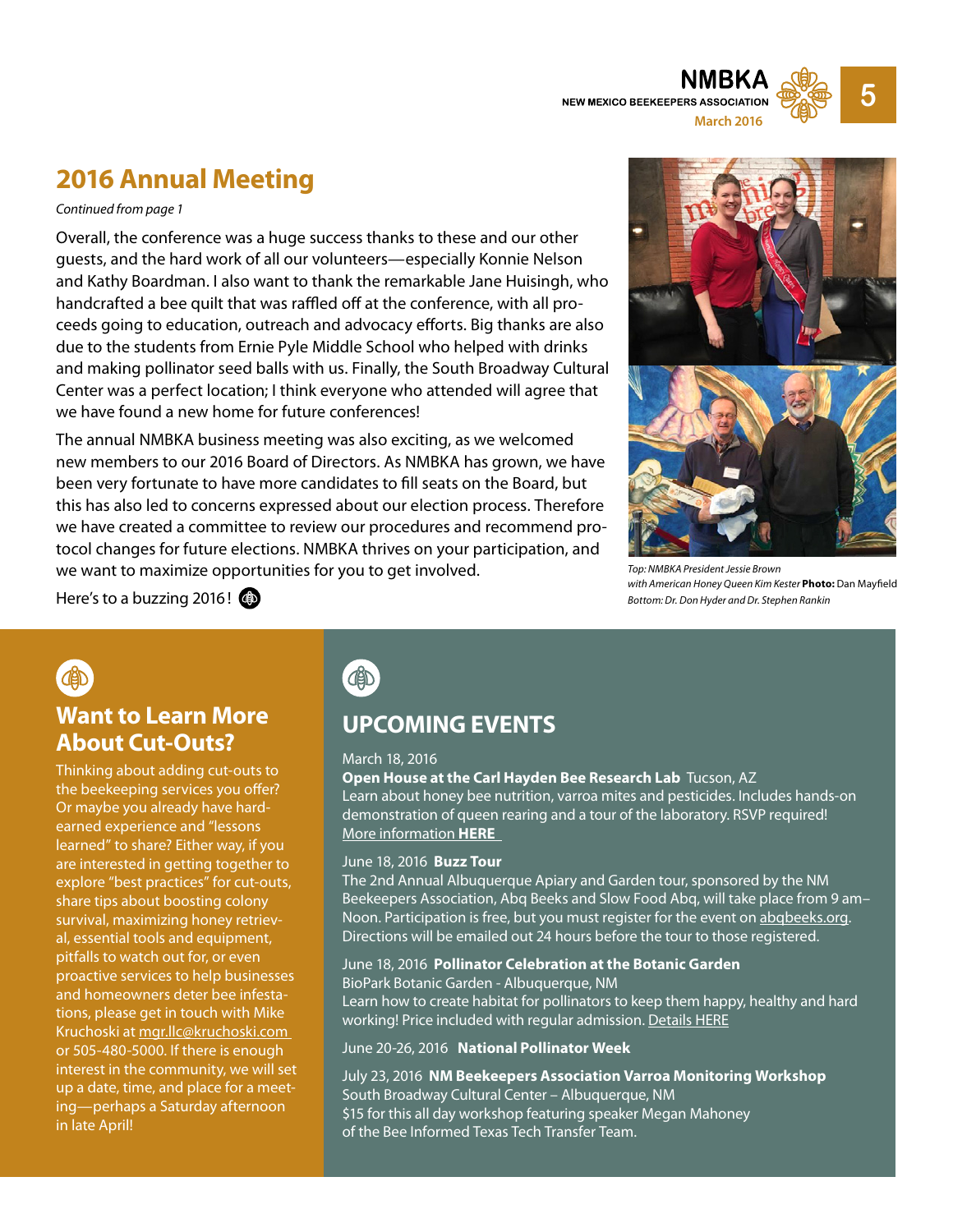

# **AHPA Spotlights Bee Health, Honey Quality**

#### **Raymond Espinoza**

The American Honey Producers Association (AHPA) held its general business meeting in Florida on January 9, at the tail end of the American Beekeeping Federation's 2016 Conference & Tradeshow. With an annual budget of approximately \$750,000, AHPA is active on a broad range of industry initiatives, as well as lobbying for laws and regulations that protect the interests of association members, and participating in industry-related litigation. The January meeting included a review of AHPA's priorities, which address a broad array of challenges faced by the honey industry, and will guide those activities for the coming year. Some areas of focus included:

- New USDA studies to compare the nutritional value of GMO and non-GMO crops for honeybee forage
- Enhanced EPA testing of products for potential toxicity to honey bees and their environment
- Increased funding for honey bee research in areas such as: colony decline and mortality, varroa mites, fungicides and insect growth regulators, viruses, small beetle, bee genetics, practical wax moth control, chalk brood, the effects of pesticides, parasites like Nosema

**COD** 



apis cerana, and biological controls for honeybee pests

- Suspension of live honey bee and queen importations into the United States until testing can determine that imported bees are free of disease, parasites, and harmful genes; preventing use of resin technologies to circumvent country of origin identification on honey imports
- Greater freedom for beekeepers to use natural substances (such as organic acids and oils) that help control mites
- Improved bee access to federal and state lands
- A nationwide pesticide usage database, and a USDA pesticide summit
- Reinstatement of beekeepers' classification as "farmers" instead of "farm labor contractors" under the H-2A temporary agricultural program
- Department of Agriculture funding for personnel and efforts to keep the nation's food supply strong by promoting understanding of the value of honey bees to production agriculture, and pollinator-friendly practices such as integrated pest management
- Uncapped funding for the Emergency Assistance for Livestock, Honey Bees, and Farm-raised Fish Program (ELAP)
- Research on beneficial predators of crop pests

Many of the challenges identified by the AHPA will require extensive research and development, while issues concerning exports, dumping and blended or fraudulent honey will require legislation and improved monitoring and testing to ensure that the American public has access to unadulterated and healthy honey.

*The full list of AHPA resolutions for 2016 can be found here:*

[http://c.ymcdn.com/sites/www.](http://c.ymcdn.com/sites/www.ahpanet.com/resource/resmgr/AHPA_Documents/AHPA_Resolutions_2016.pdf) [ahpanet.com/resource/resmgr/AHPA\\_](http://c.ymcdn.com/sites/www.ahpanet.com/resource/resmgr/AHPA_Documents/AHPA_Resolutions_2016.pdf) [Documents/AHPA\\_Resolutions\\_2016](http://c.ymcdn.com/sites/www.ahpanet.com/resource/resmgr/AHPA_Documents/AHPA_Resolutions_2016.pdf).

#### **NEW MEXICO BEEKEEPERS ASSOCIATION**

PO Box 7188, Albuquerque, NM 87194 info@ nmbeekeepers.org **[www.nmbeekeepers.org](http://nmbeekeepers.org/)**

 $\bigcirc$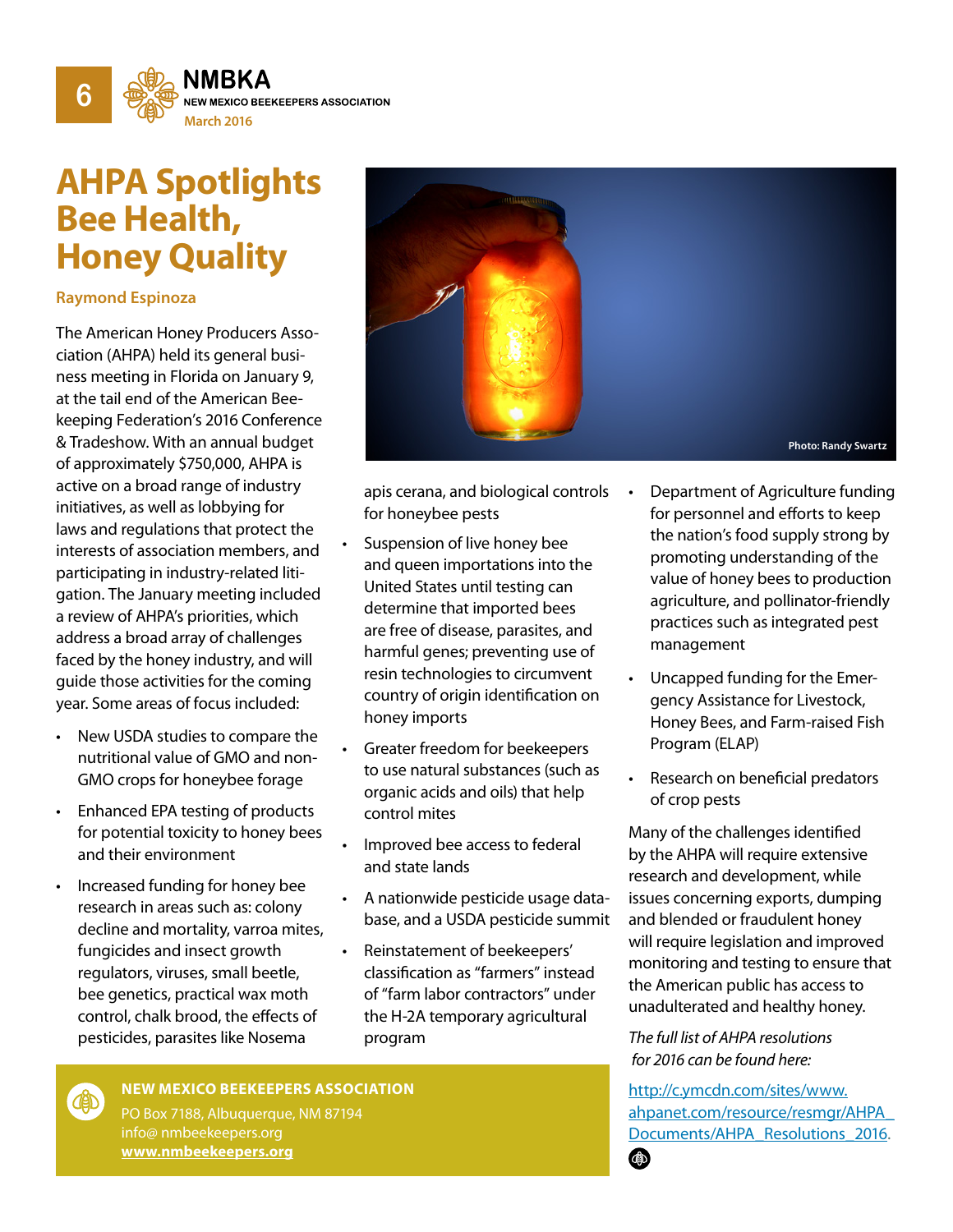# **Membership Form** March 2016



**Join us!** Members receive perks like free admission to events, website listings and newletters!

| <b>CONTACT INFORMATION (PRIVATE)</b><br><b>NAME</b><br><b>ADDRESS</b>            | <b>NMBKA MEMBERS CAN ADVERTISE FOR FREE!</b><br>if you wish to have your information added to the<br>Bee Services section of our website, please fill out<br>this section:<br><b>NAME OR COMPANY</b><br><b>PHONE</b>                                                                                                          |
|----------------------------------------------------------------------------------|-------------------------------------------------------------------------------------------------------------------------------------------------------------------------------------------------------------------------------------------------------------------------------------------------------------------------------|
| <b>PHONE</b><br><b>EMAIL</b>                                                     | <b>EMAIL</b><br><b>WEBSITE</b><br><b>CITY OR AREA</b>                                                                                                                                                                                                                                                                         |
| <b>FAMILY MEMBERSHIP</b><br><b>FULL YEAR</b><br><b>HALF-YEAR</b><br>\$30<br>\$15 | List for swarm capture?<br>$\bigcirc$ YES<br>$\bigcirc$ NO<br>List as bee educator?<br>$\bigcirc$ YES<br>$\bigcirc$ NO<br>List for selling honey?<br>$\bigcirc$ YES<br>$\bigcirc$ NO<br>Do you sell queens or bees?<br>$\bigcirc$ YES<br>$\bigcirc$ NO<br>Do you sell wax/pollen/propolis?<br>$\bigcirc$ NO<br>$\bigcirc$ YES |
| <b>NEWSLETTER</b><br><b>EMAIL</b><br><b>PRINT</b><br><b>FREE</b><br>\$5 PER YEAR | Do you sell hive equipment?<br>$\bigcirc$ YES<br>$\bigcirc$ NO<br>If yes, what kind?                                                                                                                                                                                                                                          |

#### **MAIL COMPLETED FORM AND PAYMENT TO:**

NM Beekeepers Association PO Box 7188 Albuquerque, NM 87194

#### **MAKE CHECKS OUT TO:**

NM Beekeepers Association

**Questions?** Email: [info@nmbeekeepers.org](mailto:info%40nmbeekeepers.org?subject=)